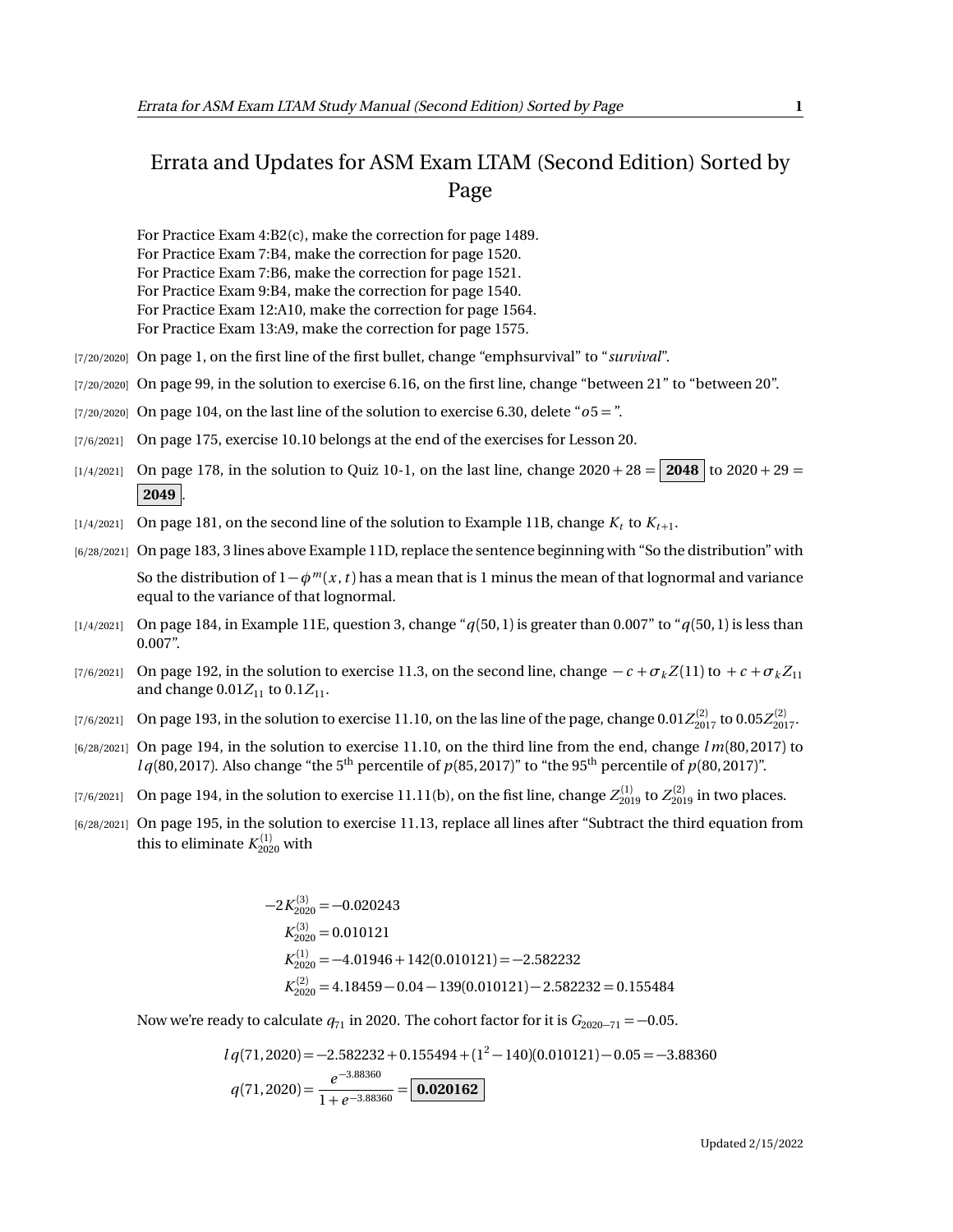- $[7/20/2020]$  On page 198, in exercise 12.6, change (i) to  $\mu_{x+t} = \alpha/(100 (x + t))$ ,  $t \ge 0$ .
- [7/20/2020] On page 232, in the solution to exercise 13.18, split the last line into two, putting "Answer ..." on the second line.
- [7/20/2020] On page 308, in the solution to exercise 16.16, on the second line, change the exponent on  $\left(\frac{40-t}{40}\right)$  from 0.5 to 0.3.
- [2/15/2022] On page 315, in the solution to Example 17B, on the line for  $A_{35}$ , on the line for  $A_{35}$ , replace the numerator of the second fraction with  $(1 - 0.000195)(0.000205)$ .
- [7/21/2020] On page 472, in the solution to exercise 24.19, 4 lines before the end, change  $\ddot{a}_{67:2}$  to  $\ddot{a}_{67:3}$ .
- [ $7/21/2020$ ] On page 516, in the solution to exercise 27.14, on the second line, change  $-0.2$  to  $-0.02$ . On the third line, change 0.2 to 0.02.
- [6/16/2021] On page 551, in the solution to exercise 29.10, change the last line to

$$
P = \frac{100,000(0.05413)}{12(7.7210)} = \boxed{58.4267}
$$

- [7/21/2020] On page 603, on the first line of Example 33A, add "insurance" after "endowment".
- [7/21/2020] On page 609, on the second-to-last line of exercise 33.17, add "insurance" after "endowment".
- [6/19/2020] On page 643, in the solution to exercise 35.3, on the fifth line, change 2.236 to 2.326.
- [7/21/2020] On page 656, in the solution to exercise 36.15, on the last line, change **(AD)** to **(A)**.
- [7/21/2020] On page 721, in the solution to exercise 40.1, change the final answer from 0.000259 to 0.00259.
- [7/21/2020] On page 753, in exercise 41.60(b), on the second line, change "annual net premium" to "net level annual premium".
- $[7/21/2020]$  On page 766, in the solution to exercise 41.41, replace the last line with

$$
_{19}V = \frac{176.4470 + 5.288}{1.05} - 6.78 = \boxed{166.30}
$$

[7/21/2020] On page 784, in the solution to exercise 42.15, replace the last displayed line with

<sup>15</sup>*V* mod = 235.24 − (7.0638)(4.5268) − (6.5586)(11.5331) = **127.62**

[7/21/2020] On page 865, in exercise 47.1, all annuities should be continuous. Therefore the question should read

A Markov chain has three states: Healthy (0), Sick (1), and Dead (2). Movement between states follows the Sickness-Death model and  $i = 0.05$ .

A 10-year deferred continuous whole life annuity on a healthy person age 55 pays 10,000 per year starting at age 65 as long as the annuitant is alive. Premiums are payable continuously for 10 years as long as the annuitant is healthy.

Calculate the annual net premium.

- [7/21/2020] On pages 876–87, in the solution to exercise 47.1, all annuities should be continuous. Replace every  $\ddot{a}$ with  $\bar{a}$ . There are six  $\ddot{a}$ s.
- $_{[7/2/2021]}$   $\,$  On page 883, in the solution to exercise 47.22, on the last line, change  $_{5}V^{(1)}$  to  $_{10}V^{(1)}.$
- [7/7/2021] On page 884, in the solution to exercise 47.25, on the first two displayed lines, change  $p_{x+t}^{03}$  and  $p_{x+t}^{13}$  to  $p_{x+5}^{03}$  and  $p_{x+5}^{13}$  respectively.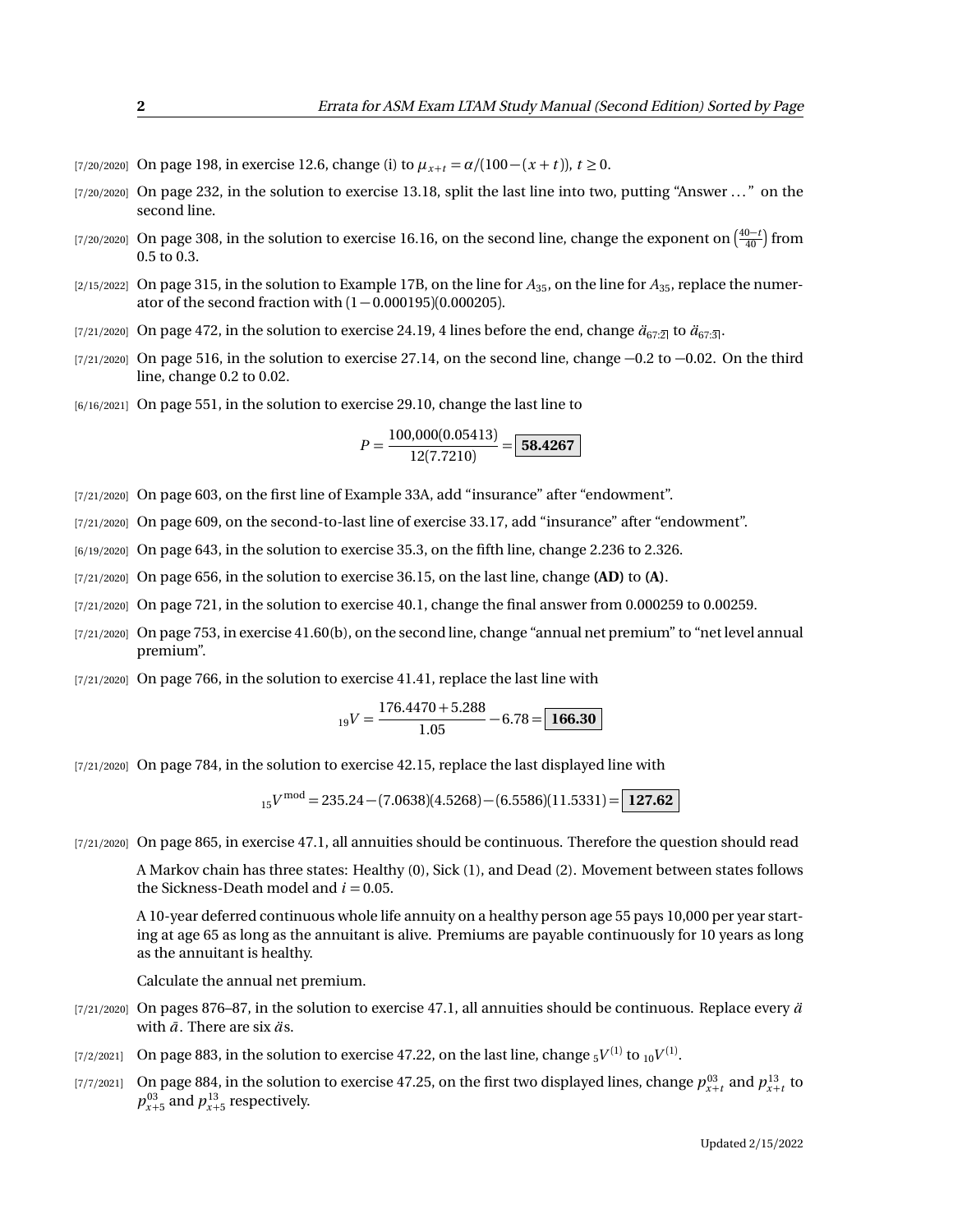[7/21/2020] On page 894, after the third line of the solution to Example 48E, add:

Reentry to state 2 is possible by first going to state 1 and then to state 0, so  $\bar{A}^{22}_{x+t}$ , the EPV of an insurance that pays 1 upon reentry to state 2, is not 0. However,  $\mu_{x+t}^{02} = 0$ , so this does not affect the final formula.

On the fourth line, change  $\mu_{x+t}^{02} (1 - \bar{A}_{x+t}^{02})$  to  $\mu_{x+t}^{02} (1 + \bar{A}_{x+t}^{22} - \bar{A}_{x+t}^{02})$ .

- [7/21/2020] On page 895, on the third line of Example 48F, change "if the accelerated death benefit was not used," to "if the insured was never chronically ill;".
- [7/7/2021] On page 903, exercise 48.3 is defective and should be skipped. It is inappropriate to use the claim acceleration method on annuities. It should only be used for insurance benefits, benefits paid upon a transition.
- [7/7/2021] On page 908, in exercise 48.12, the benefit of 20,000 at the end of the year of death from chronical illness is in lieu of the 100,000 death benefit paid if one dies from a healthy state. (This is an unusual accelerated death benefit).
- [7/7/2021] On page 913, exercise 48.23 is defective and should be skipped. The solution is incorrect, since it does not distinguish between an insurance that pays upon transition to state 3 regardless of the starting state of the transition and an insurance that pays upon transition to state 3 only if the transition starts in states 0 or 1.
- [8/23/2020] On page 916, make the following corrections to the solution to exercise 48.2:
	- On the third and fourth lines of the page, change  $e^{-1.305}$  to  $e^{-1.2}$ .
	- On the fifth line, change 0.382728 to 0.425100 and change 0.125572 to 0.072607.
	- On the last line, change 0.125572 to 0.072607 and change the final answer to  $\vert$  12,857.56
- [7/7/2021] On page 917, in the solution to exercise 48.6, on the seventh and eight linea, add "d*t* before the first equal sign on each line.
- [7/4/2021] On page 918, in the solution to exercise 48.11, on the second line, change  $(\bar{D}\bar{A})^{13}_{x:\overline{10}|}$  to  $(\bar{D}\bar{A})^{13}_{50+t:\overline{10}|}$ . Make the same change on line 6, and on lines 6–9, change all nine ts to us. On the line.
- $_{\rm [7/19/2020]}$  On page 931, two lines below equation (49.6), change " $t^{\rm th}$  year" to " $k^{\rm th}$  year".
- [7/21/2020] On page 982, in exercise 51.1, on the second line, change  $_4p_{50}^1$  to  $_4p_{50}^{\prime(1)}$ . On the third line, change  $_4p_{50}^2$  to  $_4p_{50}^{\prime(2)}$ . In exercise 51.2, on the fourth line, change  $p_x^2$  to  $p_x^{\prime(2)}$ .
- [7/19/2020] On page 1003, in the solution to exercise 52.6, on the first line, change  $_3p_0'^{(j)}$  to  $_2p_0'^{(j)}.$
- [7/21/2020] On page 1012, on the second line of the solution to Example 53D, replace the clause after the semicolon with

in the absence of decrement 1, 30% of the population at time 0 is decremented at time 1 by decrement 2.

- [7/21/2020] On page 1079, in the solution to exercise 57.16, on the second line, change  $5p_{\overline{90:90}}$  to  $5q_{\overline{90:90}}$ .
- [10/7/2021] On page 1093, on the last line of formula (58.9), change " $n \ge a$  and  $b \le a$  to the more general condition  $b \leq \min(a, n)$ .
- [7/21/2020] On page 1093, in exercise 58.16(ii), change  $i = 0.05$  to  $\mu = 0.05$ .
- [3/9/2021] On page 1110, in the solution to exercise 59.6, on the third line, change  $\mu_{x+t:y+t}^{01}$  to  $\mu_{x+t:y+t}^{02}$ .
- [6/22/2020] On page 1121, in exercise 60.23, on the first line, add "with" between "Markov chain" and "the".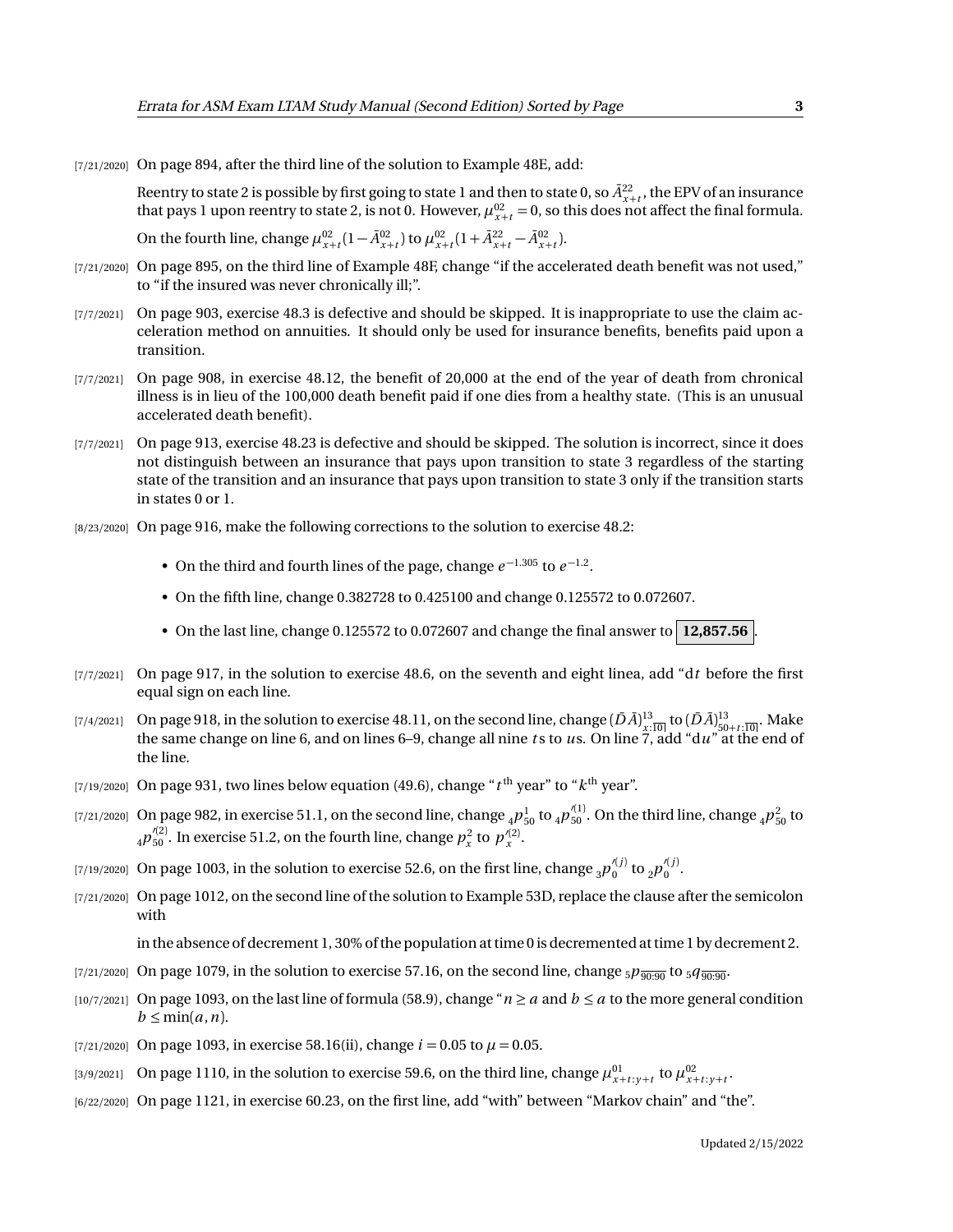- $[6/22/2020]$  On page 1141, in the solution to exercise 61.3, on the second line, add at the end of the sentence "if  $(\gamma)$ " dies first".
- [7/22/2020] On page 1142, in the solution to exercise 61.8, on the first line, change <sub>10|10</sub> $q_{30:40}$  to <sub>10|10</sub> $q_{30:40}$ .
- [10/7/2021] On page 1148, 3 lines from the bottom of the page, change the second "insurance" to "insurances". On the next line, change 148.936 to 14,893.6 and 130,435 to 13,043,5. On the last line, change the final answer 5,151.89 to 4,495.84.
- $_{[6/23/2020]}$  On page 1170, in the solution to exercise 63.1, remove the comma after  $v^5$  on the first line. On the fifth line, change  $a_{30:40:\overline{10|}}$  to  $a_{30:40:\overline{5|}}$  and  $_{10}E_{30:40}a_{35:45}$  to  $_{5}E_{30:40}a_{35:45}$ .
- [6/26/2020] On page 1278, exercise 70.12 is missing answer choices. Add the following line at the end:

(A) 10 (B) 12 (C) 15 (D) 17 (E) 18

[7/22/2020] On page 1288, in the solution to exercise 70.25, on the first line, replace "eq:VarSnextrap" with "(68.6)".

- [7/22/2020] On page 1293, on line 5 of the second paragraph, change "survival survivals" to "survival probabilities".
- [7/22/2020] On page 1341, replace the solution to exercise 72.18 with

We need to calculate the probability of retirement at each age. From the wording of the retirement probabilities, we are given independent associated single decrements that happen one after the other. So we calculate probability of survivors to age 63, multiply that by 10% to get retiree count, subtract that, and then do the same at age 64. In the following table, all  $l_x$  and  $q_x$  are from the Standard Ultimate Life Table, and "non-retirement probability" is the probability of survival to the indicated age and not retiring at that age.

| Age              | Survivorship<br>probability                                  | Retirement<br>probability | Non-retirement<br>probability                               |
|------------------|--------------------------------------------------------------|---------------------------|-------------------------------------------------------------|
| $\boldsymbol{x}$ | $x-45p_{45}^{(\tau)}$                                        | $x-45 q_{45}^{(r)}$       |                                                             |
| 63               | 95,534.4<br>$l_{63}$<br>99,033.9<br>$l_{45}$<br>$= 0.964664$ |                           | $0.1(0.964664) = 0.096466$ $0.964664 - 0.096466 = 0.868197$ |
| 64               | $0.868197p_{63} = 0.868197(1 - 0.004730)$<br>$= 0.864091$    |                           | $0.1(0.864091) = 0.086409$ $0.864091 - 0.086409 = 0.777682$ |
| 65               | $0.777682p_{64} = 0.777682(1 - 0.005288)$<br>$= 0.773569$    | 0.773569                  |                                                             |

The annual payment under the pension is  $(10)(0.02)(100,000) = 20,000$  before reduction for early retirement.

We use the values of  $\ddot{a}_x$ ,  $x = 63,64,65$  found in the Standard Ultimate Life Table for the retirement annuity values. The following table lists the factors we use:

|     | Reduction | Retirement  |         | Discount      |
|-----|-----------|-------------|---------|---------------|
| Age | Factor    | Probability | ä.      | Factor        |
| 63  | 0.8       | 0.086820    | 14.1151 | $1/1.05^{18}$ |
| 64  | 0.9       | 0.077768    | 13.8363 | $1/1.05^{19}$ |
| 65  | 1.0       | 0.773569    | 13.5498 | $1/1.05^{20}$ |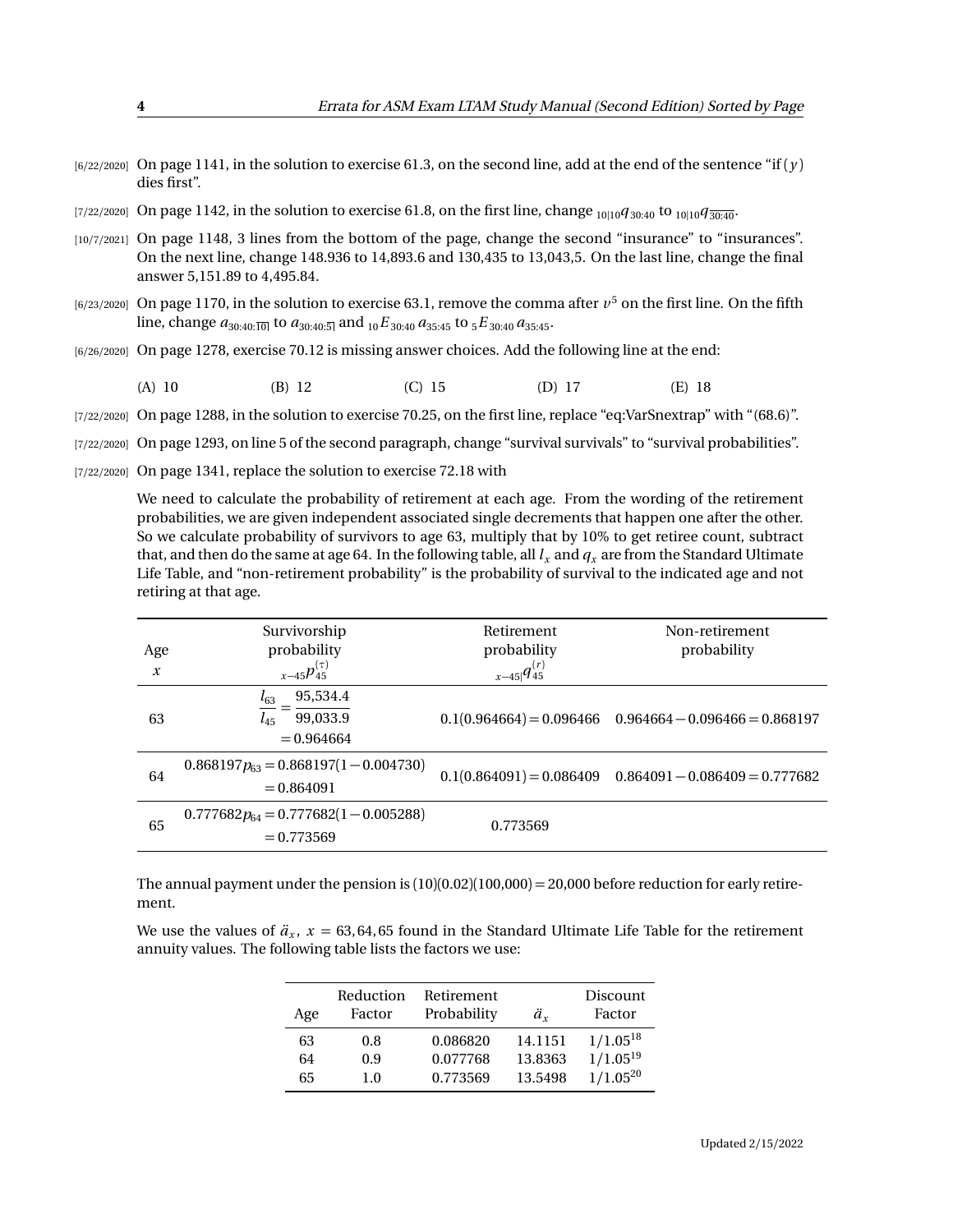The expected present value of the retirement benefit is

 $20,000 \Big( \frac{(0.8)(0.096466)(14.1151)}{1.0519}$  $\frac{(6466)(14.1151)}{1.05^{18}} + \frac{(0.9)(0.086409)(13.8363)}{1.05^{19}}$  $\frac{(6409)(13.8363)}{1.05^{19}} + \frac{(0.773569)(13.5498)}{1.05^{20}} = 96,577.88$ 

- [7/6/2020] On page 1352, on the second line after Table 71.1, delete "to" between "may" and "use".
- [7/22/2020] On page 1393, in exercise 71.3, replace (iii) with

The expected amount of money that the plan will pay during the year for exit benefits is 10,105.

 $[7/6/2020]$  On page 1354, in exercise 71.5, add the following statement after  $(v)$ :

(vi) There are no exits from the pension plan within the first 10 years of service.

- [7/9/2020] On page 1372, in the solution to exercise 74.5, on the third line, the fraction should be inverted; change 1.04  $\frac{1.04}{1.005(1.05)}$  to  $\frac{1.005(1.05)}{1.04}$  $\frac{1.04}{1.04}$ .
- [7/22/2020] On page 1417, in exercise 77.7, change 0.002*k* to 0.002*j*.
- $[7/22/2020]$  On page 1489, in question 2(c), change 26 to 16.
- $[7/22/2020]$  On page 1507, in question 20(i), change "years" to "year".
- $(7/22/2020)$  On page 1520, in qeustion 4(b), on the third line, change "1.3" to "1.2".
- $[7/22/2020]$  On page 1511, in question 6(b), delete ",using i=0.06". In question 6(f), change "It" to "it".
- [7/19/2020] On page 1528, in question B1(iii), change 10,000,000 to 100,000.
- $[7/22/2020]$  On page 1540, in question 4(e), change "(c)" to "(d)".
- $(6/23/2020)$  On page 1564, in question 10, on the second line from the end, change  $_0V = 2711.75$  to  $_0V = 0$ .
- [7/22/2020] On page 1571, in the schematic diagram, change "4" in the Dead box to "3".
- $_{[7/22/2020]}$  On page 1575, in question 9, change the headings in the table from  $d_j, x_j, u_j$  to  $n_j, d_j, w_j$  respectively.
- $[9/18/2021]$  On page 1602, in the solution to question 2(b), change 174,349.35 to 177,686.10 on the last two lines, once apiece on each line. In the solution to question 2(c), on the last line, change 174,349.35 to 177,686.10 and change 11,325.02 to 11,450.14.
- [7/22/2020] On page 1619, on the last line of the page, change "MLC" to "LTAM".
- [7/22/2020] On page 1625, in the solution to question 2(a), on the first line, change  $-26\ddot{a}_{55}$  to  $-16\ddot{a}_{55}$ . In the solution to question 2(b), change the last two lines to

$$
258.2065 - 15.57760G = 0
$$

so  $G = 16.5755$ .

- $[7/22/2020]$  On page 1637, at the end of the solution to question 2(a), delete the stray "S".
- $[7/22/2020]$  On page 1638, in the solution to question 3(b), change the last two lines to

 $1000(8.10782) + (x - 1000)(8.10782 - 7.9555) = 7955.5 + 0.1523x$ 

The total EPV is  $14,321.1 + 2.7562x$ . Equating to 17,599.7, we get  $x = 1189.5$ .

[7/22/2020] On page 1639, in the solution to question 4(c), remove the framed shaded box from 9.9409 and add the following line after that line:

 $10,000_{2}$ <sup> $a_{66}$ </sup> = **99,409**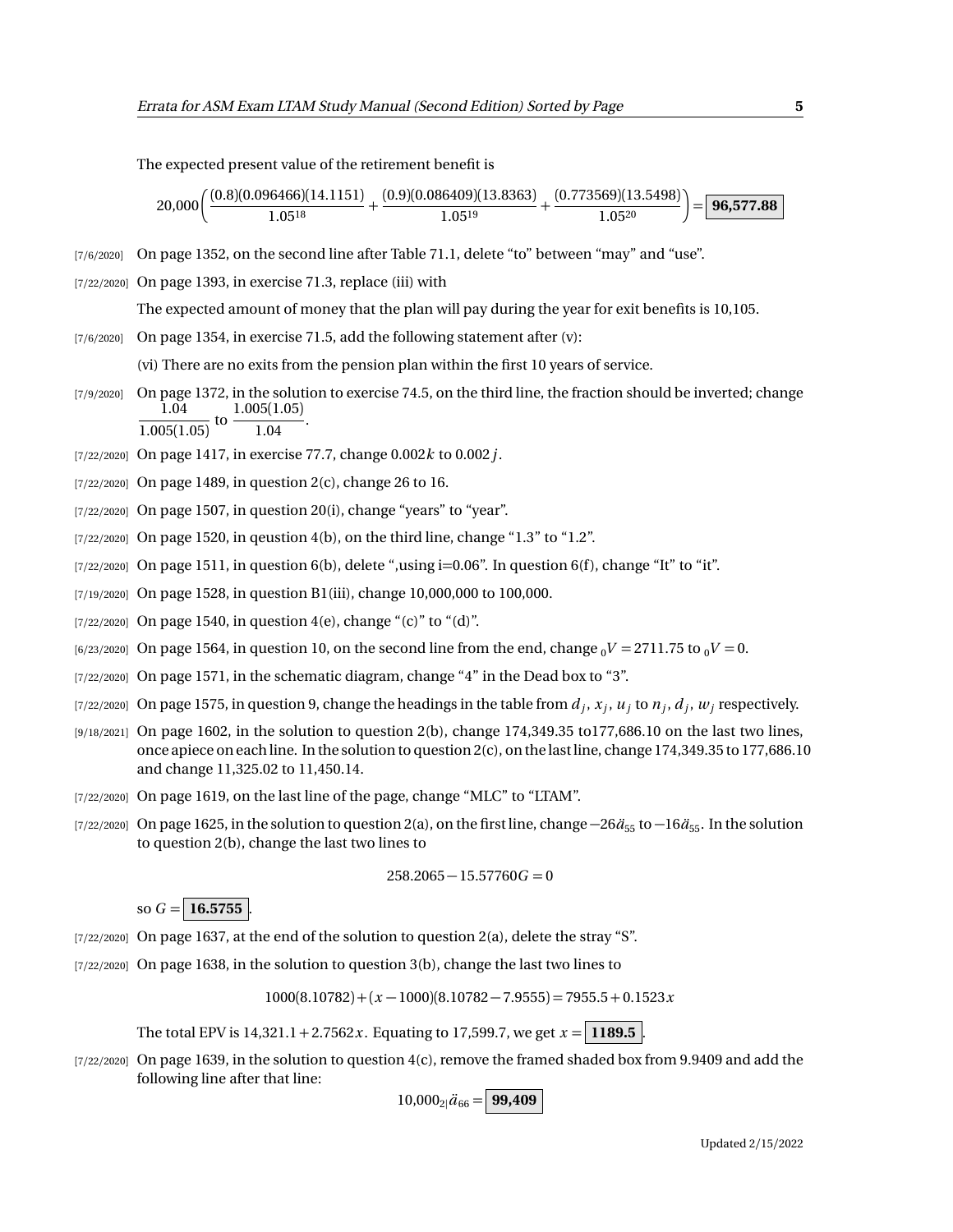[7/22/2020] On page 1660, replace the solution to question 19 with

We need to calculate the present value of exit benefits. Three times salary is 180,000.

$$
\frac{180,000q_{40}}{(1+i)^{0.5}} = \frac{180,000(0.000527)}{1.05^{0.5}} = 92.57
$$

The normal contribution is

62,537 
$$
v p_{40} + 92.57 - 55,647 = 62,537 \left( \frac{1 - 0.000527}{1.05} \right) + 92.57 - 55,647 = \boxed{3973}
$$
 (D)

 $[7/22/2020]$  On page 1664, replace the solution to question 6(b) with

The EPV at age 65 of the life annuity-due is  $137,315.6\ddot{a}_{65} = 137,315.6(13.5498) = 1,860,600$ . Discounting to age 35,

$$
1,860,600_{30}E_{35} = 1,358,999(0.61069)(0.35994) = |408,982|
$$

- $[7/19/2020]$  On pages 1671–1672, replace the solution to question 1(b)–(c) with
	- (b)  $_2p_{40}$  in Standard Ultimate Life Table is  $l_{42}/l_{40} = 99,229.8/99,338.3$ . In your table,  $\mu$  is 0.0001 lower, so

$$
{}_{2}p_{40} = \left(\frac{99,229.8}{99,338.3}\right) e^{0.0001(2)} = 0.999108
$$

Select mortality is that probability raised to the 0.8, or  $0.999108^{0.8} = 0.999286$ . Working backwards from  $l_{42}$ , we get  $l_{[40]} = 99,448.3/0.999286 =$  **99,519.4** 

(c) It's easier to work with annuity factors than directly with premium factors. Note that  $d = 1 - v =$ 0.05.

$$
\ddot{a}_{[41]+1} = \frac{1}{P_{[41]+1} + d} = \frac{1}{0.003 + 0.05} = 18.86792
$$

Do recursion to 43, then to 42, then to  $[40]+1$ .

$$
p_{[41]+1} = (p_{42}^{\text{SULT}} e^{0.0005})^{0.8} = ((1 - 0.000608)e^{0.0001})^{0.8} = 0.999594
$$
  
\n
$$
\ddot{a}_{43} = \frac{\ddot{a}_{[41]+1} - 1}{\nu p_{[41]+1}} = \frac{17.86792}{0.95(0.999594)} = 18.81599
$$
  
\n
$$
p_{42} = p_{42}^{\text{SULT}} e^{0.0001} = (1 - 0.000608)e^{0.0001} = 0.999492
$$
  
\n
$$
\ddot{a}_{42} = 1 + \nu p_{42} \, \ddot{a}_{43} = 1 + (0.95)(0.999492)(18.81599) = 18.86611
$$
  
\n
$$
p_{[40]+1} = (p_{41}^{\text{SULT}} e^{0.0001})^{0.8} = ((1 - 0.000565)e^{0.0001})^{0.8} = 0.999628
$$
  
\n
$$
\ddot{a}_{[40]+1} = 1 + (0.95)(0.999628)(18.86611) = 18.91613
$$
  
\n
$$
P_{[40]+1} = \frac{1}{\ddot{a}_{[40]+1}} - d = \frac{1}{18.91613} - 0.05 = 0.002865
$$

- $[7/22/2020]$  On page 1674, in the solution to question 5(a) and 5(b), change 3195.1 to 319.51 in the two places it appears.
- [7/22/2020] On page 1680, in the solution to question 14, replace the answer key **(D)**with **(C)**. Also correct the answer key on page 1677.
- [7/22/2020] On page 1681, in the solution to question 17, replace the answer key **(E)** with **(B)**. Also correct the answer key on page 1677.
- [7/22/2020] On page 1698, in the solution to question 6: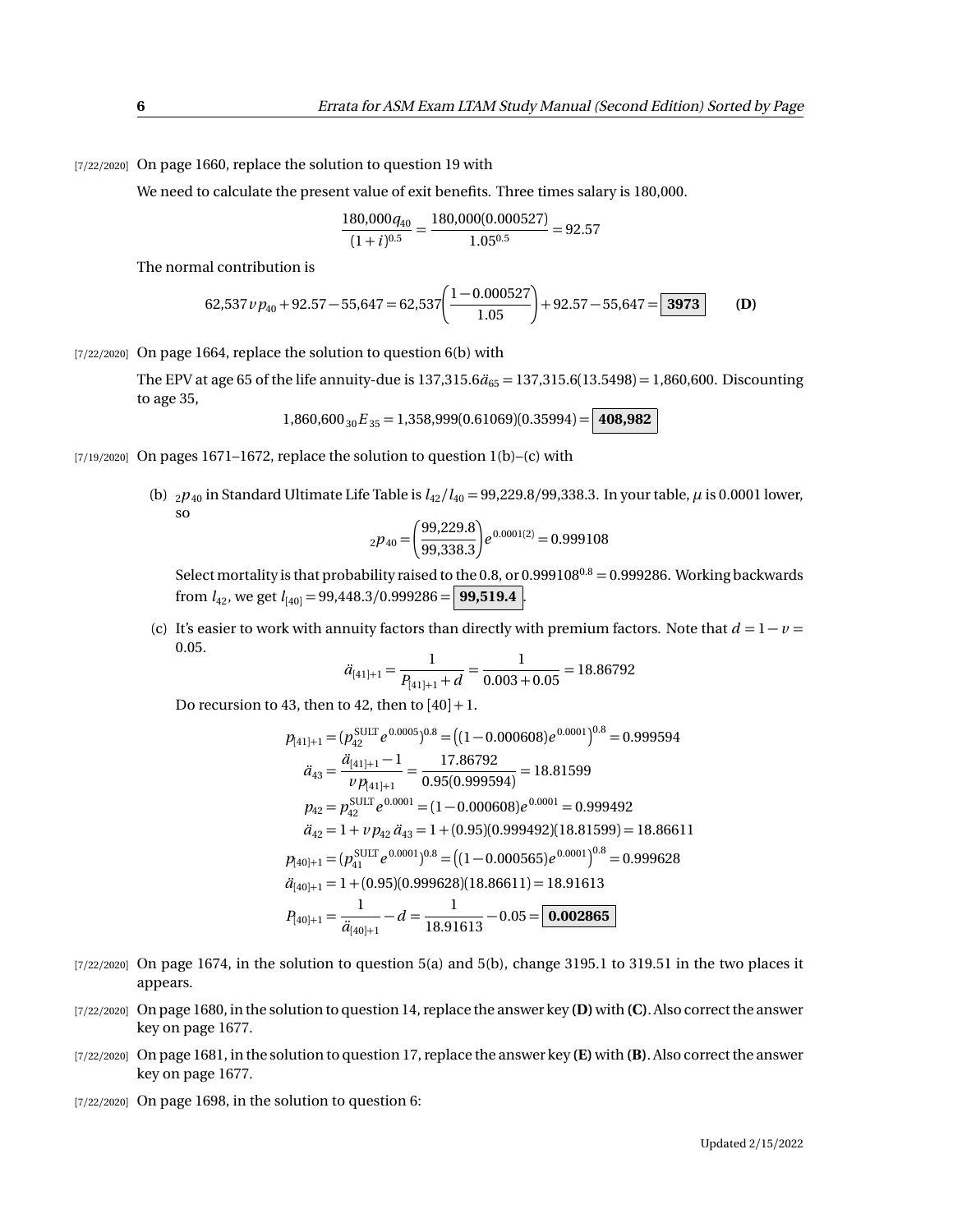- In part (a), on the second displayed line, change 17,295.00 to 16,491.72.
- In part (c), on the third line from the end, change 0.03(120,178.6) to 0.03(20,178.6).
- Replace the solution to part (d) with

As calculated in part (b), annual benefit accrual with projected career average is 2605.36. With 35 years of service, the annual pension is  $25(2605.36) = 65,134$ . Final salary is  $100,000(1.025^{19}) =$ 159,865. The replacement ratio is 65,134*/*159,865 = **0.4074** .

- [7/22/2020] On page 1702, in the solution to question 13, on the second and seventh lines, change 0.37135 to 0.36135.
- $[7/23/2020]$  On page 1704, in the solution to question 1(a), change the final answer to 65,685.58.
- $[7/23/2020]$  On page 1707, in the solution to question 4(c), change the last 3 lines to

$$
= 0.02e^{-0.5}\int_0^{10} te^{-0.0075t^2} dt
$$
  
=  $-\frac{0.02e^{-0.5}}{0.015}e^{-0.0075t^2}|_0^{10}$   
=  $-\frac{0.02e^{-0.5}}{0.015}(e^{-0.75}-1)=$  0.426701

In the solution to question 4(d), on the last line, change 0.353206 to 0.426701 and change 0.360289 to 0.286794.

- [7/23/1970] On page 1711, in the solution to question 4, on the second-to-last line, change  $e_{68}$  to  $e_{68}^2$ .
- [7/23/2020] On page 1712, in the solution to question 9, change the answer key to **(A)**. Also change the answer key on page 1710 accordingly.
- [6/23/2020] On page 1712, in the solution to question 10, delete the second sentence "The initial reserve. . . ".
- [7/23/2020] On page 1719, in the solution to question 6(c), on the second-to-last line, change *s* 329.72 to 2329.72.
- [7/23/2020] On page 1727, replace the last 3 lines of the solution to question 2(c) with

Linearly interpolating between  $l_{94}$  and  $l_{95}^-$ ,

$$
\frac{25,094.3 - 24,834.6}{25,094.3 - 21,569.9} = 0.07369
$$

The third quartile of survival time is **54.07369** .

 $[8/2/2020]$  On page 1731, replace the last 3 lines of the solution to question 6(c) with

$$
e^{-0.06(16)}\left({_{16}}p^{00}+{}_{16}p^{02}\right)=e^{-0.96}\left(e^{-0.72(16)}+\frac{3}{7}(e^{-0.02(16)}-e^{-0.72(16)})\right)=0.293089
$$

The sum of these amounts multiplied by 100,000 is

100,000(0.025641 + 0.066364 + 0.293089) = **38,509.37**

 $[6/23/2020]$  On page 1869, replace the solution to question B6(c) with

$$
NPV = \Pi_0 + \frac{\Pi_1}{1+r} + \sum_{k=2}^{\infty} \frac{\Pi_k}{(1+r)^k} = 8860
$$